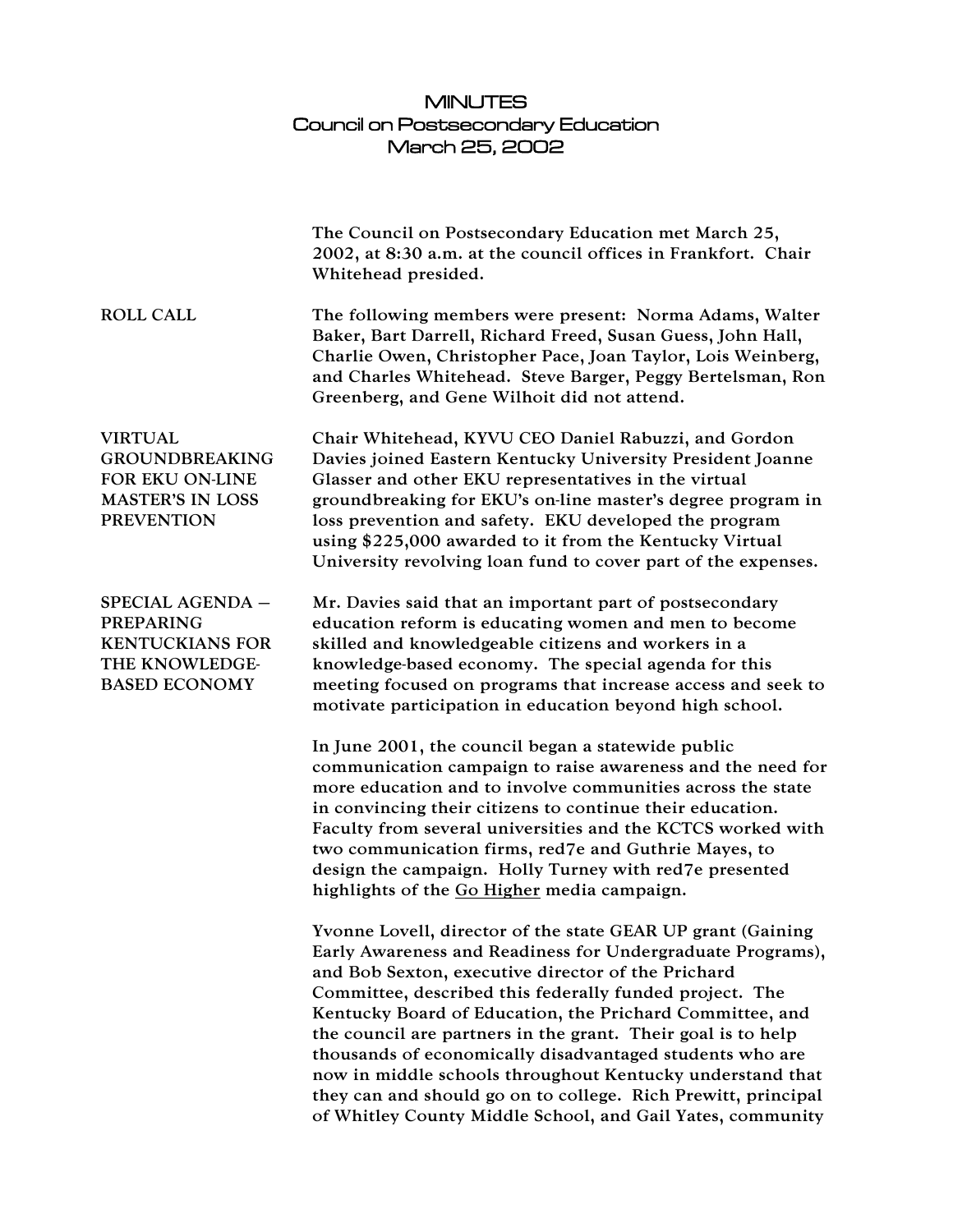|                                      | education coordinator at Christian County Middle School,<br>shared how GEAR UP is affecting students in their schools.                                                                                                                                                                                                                                                                                                                                                                                                                                                                                                                                                                                                                                             |
|--------------------------------------|--------------------------------------------------------------------------------------------------------------------------------------------------------------------------------------------------------------------------------------------------------------------------------------------------------------------------------------------------------------------------------------------------------------------------------------------------------------------------------------------------------------------------------------------------------------------------------------------------------------------------------------------------------------------------------------------------------------------------------------------------------------------|
|                                      | Julie Scoskie, director of the Jefferson County Adult<br>Education Program, provided highlights of the work being<br>done to raise educational levels and strengthen the workforce<br>in her region of the state. She was joined by Pat O'Leary,<br>human resource director at UPS in Louisville, and Bob<br>Huffman, executive director of Kentuckiana Works.                                                                                                                                                                                                                                                                                                                                                                                                     |
|                                      | Keith Byrd, KCTCS chancellor, described the system's work<br>with high schools, employers, and four-year colleges to<br>encourage Kentuckians to enroll in postsecondary education.<br>He was joined by two employers - Jim Hart with Autoliv<br>North America in Madisonville and Steve Kali with American<br>Woodmark in Monticello – who discussed their partnerships<br>with the KCTCS.                                                                                                                                                                                                                                                                                                                                                                        |
|                                      | The special agenda concluded with Presidents Joanne Glasser<br>and Jim Votruba discussing the ways in which the universities<br>are preparing people for jobs in a knowledge-based economy,<br>contributing to economic development, and working to<br>improve Kentucky's communities. They were joined by<br>Sylvia Lovely, president of the Kentucky League of Cities.                                                                                                                                                                                                                                                                                                                                                                                           |
| <b>APPROVAL OF</b><br><b>MINUTES</b> | The minutes of the previous meeting were approved as<br>distributed.                                                                                                                                                                                                                                                                                                                                                                                                                                                                                                                                                                                                                                                                                               |
| <b>LEGISLATIVE UPDATE</b>            | Council staff member Bill Swinford gave an update on the<br>legislative session. The Governor has signed House Bill 191,<br>which will integrate the independent institutions into the<br>postsecondary system and into postsecondary reform. This<br>legislation gives the council the opportunity to contract with<br>independent institutions to provide needs for particular<br>programs. Another topic that received considerable<br>discussion during the session is the funding of the Kentucky<br>Educational Excellence Scholarship program. The program is<br>funded adequately for this biennium, but the program should<br>be addressed prior to the 2004 legislative session.<br>Information about other legislation was provided for<br>information. |
| <b>BUDGET UPDATE</b>                 | Angie Martin, council vice president for finance, explained a<br>handout showing the current status of the budget<br>recommendations of the individual institutions and the<br>council. At this time, only one of the council's priority<br>funding projects $-$ the enrollment growth and retention<br>program – will not receive funding. Mr. Davies said that,                                                                                                                                                                                                                                                                                                                                                                                                  |
|                                      | compared to other parts of state government, postsecondary<br>education has fared well.                                                                                                                                                                                                                                                                                                                                                                                                                                                                                                                                                                                                                                                                            |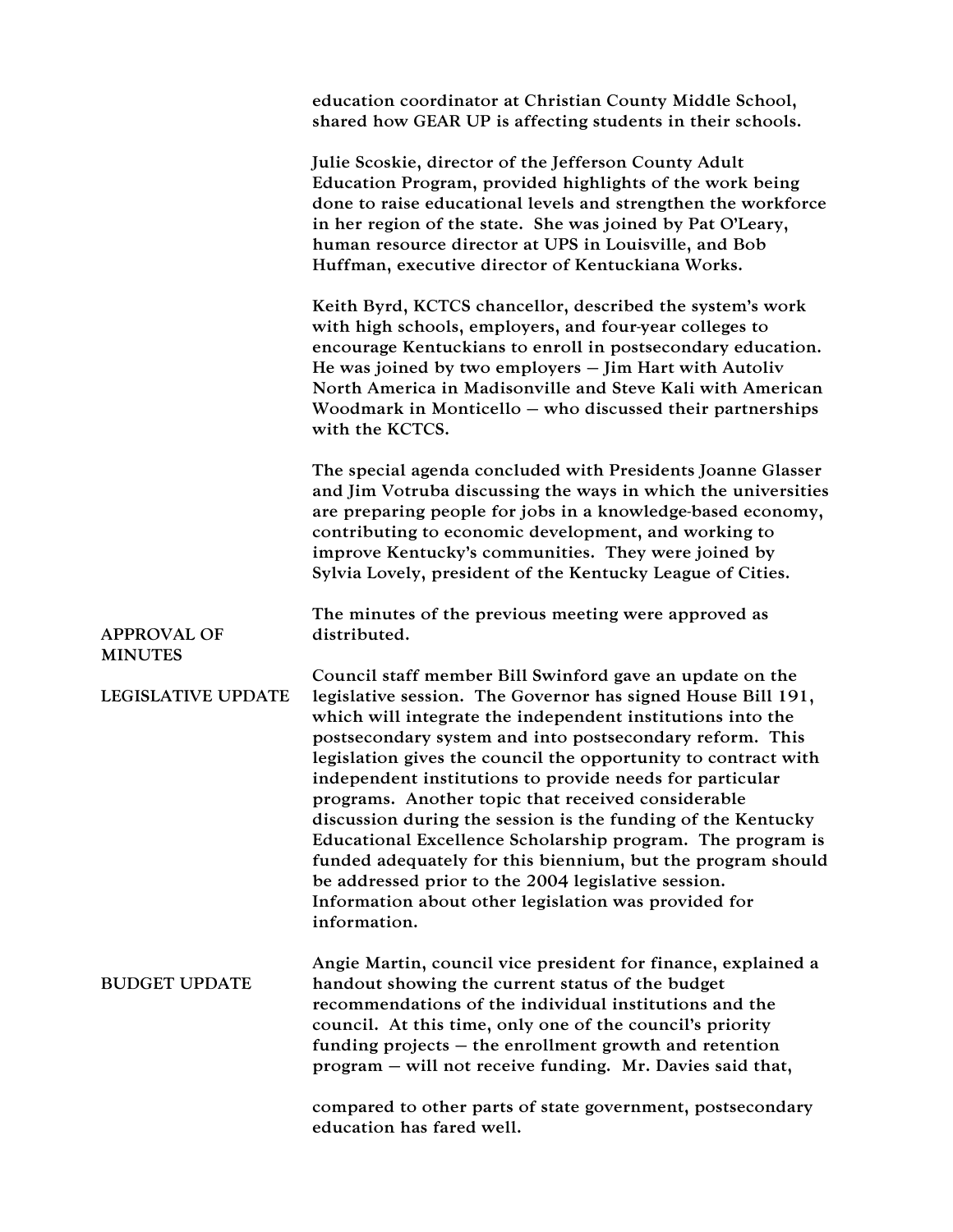| PROGRESS REPORT<br>ON KEY INDICATORS                                                             | A progress report was provided on the council's key<br>indicators for measuring progress. Last March, the council<br>established roughly 40 indicators of progress under the five<br>questions. Over the course of the last year, the council has<br>set goals for most of those. Institutional enrollment data is<br>now available to help gauge progress toward the 2002 goals.<br>Current information is available on the council's Web site.                                                                                  |
|--------------------------------------------------------------------------------------------------|-----------------------------------------------------------------------------------------------------------------------------------------------------------------------------------------------------------------------------------------------------------------------------------------------------------------------------------------------------------------------------------------------------------------------------------------------------------------------------------------------------------------------------------|
| P-16 COUNCIL<br><b>UPDATE</b>                                                                    | A report on the work of the P-16 Council was provided in the<br>agenda book.                                                                                                                                                                                                                                                                                                                                                                                                                                                      |
| <b>KEY INDICATORS OF</b><br><b>PROGRESS -</b><br><b>ENROLLMENT AND</b><br><b>RETENTION GOALS</b> | RECOMMENDATION: The staff recommends that the council<br>approve the 2002-06 institutional goals for enrollment and<br>retention, change the retention definition for Key Indicator<br>3.1, and eliminate Key Indicators 3.3 and 3.6.                                                                                                                                                                                                                                                                                             |
|                                                                                                  | With fall 2001 enrollments now known, several institutions<br>have exceeded their 2002 and 2003 enrollment goals.<br>Kentucky's colleges and universities could achieve the goal of<br>enrolling 80,000 more undergraduate students by 2015, five<br>years ahead of the original 2020 goal. The council staff asked<br>the institutions to reconsider their 2002-06 goals. Tables<br>showing the revised recommended goals were included in the<br>agenda materials.                                                              |
|                                                                                                  | Key Indicator 3.1 (one-year retention rate of first-time<br>freshmen) will no longer be reported as a three-year average,<br>but as an annual figure. Because the new retention indicator<br>measures degree-, diploma-, and certificate-seeking students at<br>two-year institutions retained in the system, Key Indicators<br>3.3 (one-year system wide retention rate of first-time<br>freshmen) and 3.6 (one-year persistence rates of associate,<br>diploma, and certificate students at the KCTCS) are no longer<br>needed. |
|                                                                                                  | MOTION: Ms. Weinberg moved that the recommendation be<br>approved. Mr. Freed seconded the motion.                                                                                                                                                                                                                                                                                                                                                                                                                                 |
|                                                                                                  | VOTE: The motion passed.                                                                                                                                                                                                                                                                                                                                                                                                                                                                                                          |
| <b>ENROLLMENT</b><br><b>GROWTH AND</b><br><b>RETENTION</b><br><b>GUIDELINES</b>                  | RECOMMENDATION: The staff recommends that the council<br>approve the Enrollment Growth and Retention Program<br>Guidelines, contingent upon review by SCOPE at its May 13,<br>2002, meeting.                                                                                                                                                                                                                                                                                                                                      |
|                                                                                                  | In November 2001, the council asked the staff to look again<br>at the Enrollment Growth and Retention Trust Fund<br>guidelines. Mr. Davies pointed out that these guidelines<br>might never be used because at this time there is no<br>enrollment and retention growth program in the Governor's                                                                                                                                                                                                                                 |
|                                                                                                  |                                                                                                                                                                                                                                                                                                                                                                                                                                                                                                                                   |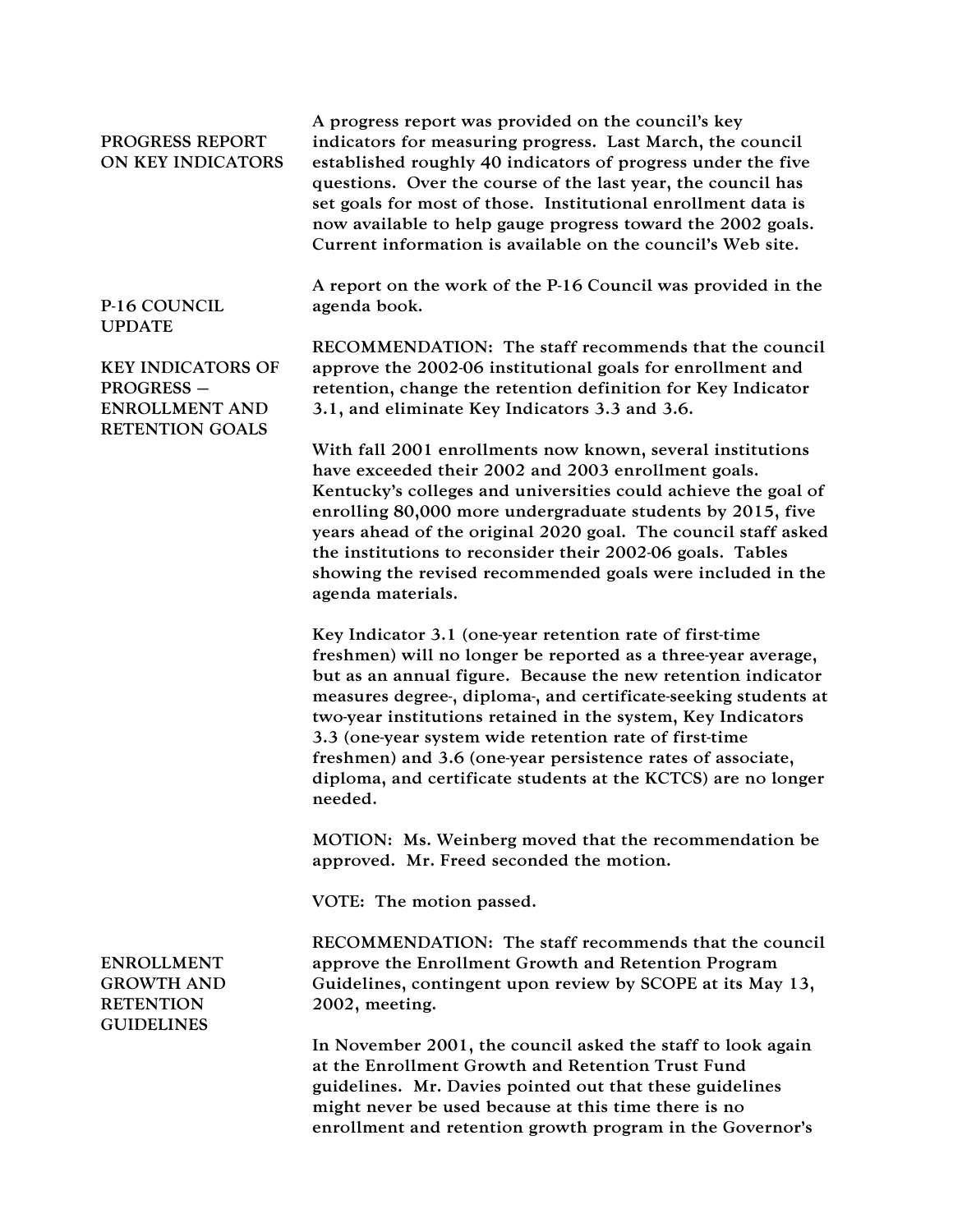|                                                                                                                                            | budget recommendation to the legislature.                                                                                                                                                                                                                                                                                                                                                                                                                                                                                                                                                                                                                                         |
|--------------------------------------------------------------------------------------------------------------------------------------------|-----------------------------------------------------------------------------------------------------------------------------------------------------------------------------------------------------------------------------------------------------------------------------------------------------------------------------------------------------------------------------------------------------------------------------------------------------------------------------------------------------------------------------------------------------------------------------------------------------------------------------------------------------------------------------------|
|                                                                                                                                            | MOTION: Ms. Adams moved that the recommendation be<br>approved. Mr. Darrell seconded the motion.                                                                                                                                                                                                                                                                                                                                                                                                                                                                                                                                                                                  |
|                                                                                                                                            | VOTE: The motion passed.                                                                                                                                                                                                                                                                                                                                                                                                                                                                                                                                                                                                                                                          |
| <b>KEES</b><br><b>ADMINISTRATIVE</b><br><b>REGULATION</b><br><b>AMENDMENT</b><br>1997-2002 KY PLAN<br><b>AND OCR</b><br><b>PARTNERSHIP</b> | The staff withdrew the item pertaining the KEES<br>administrative regulation. This recommendation will be<br>presented at the May council meeting.                                                                                                                                                                                                                                                                                                                                                                                                                                                                                                                                |
|                                                                                                                                            | A report of the Committee on Equal Opportunities was                                                                                                                                                                                                                                                                                                                                                                                                                                                                                                                                                                                                                              |
|                                                                                                                                            | included in the agenda book. Kentucky continues to make<br>progress toward achieving the commitments outlined in the<br>Partnership Agreement with the U.S. Department of<br>Education's Office for Civil Rights and the Kentucky Plan.<br>The agreement is scheduled to be complete by December 31,<br>2002.                                                                                                                                                                                                                                                                                                                                                                     |
| WEST VIRGINIA/<br><b>KYVU MEMO OF</b><br><b>AGREEMENT</b>                                                                                  | The West Virginia Higher Education Policy Commission has<br>approached the KCTCS and the KYVU to explore<br>collaboration in distance learning. The immediate goal is to<br>open a limited number of KCTCS on-line courses and the<br>Kentucky Virtual Library to a specified number of West<br>Virginia students as early as fall 2002. By 2003, the two<br>states together would develop on-line courses that neither<br>offer now, collaborate on faculty training and exchange<br>programs, and share student advising resources. The staff is<br>expected to present a completed memorandum of agreement<br>with the West Virginia Commission at the May council<br>meeting. |
|                                                                                                                                            | The staff was asked to provide a comparison of virtual<br>universities at a future meeting.                                                                                                                                                                                                                                                                                                                                                                                                                                                                                                                                                                                       |
| <b>FINAL PROGRAM</b><br><b>PRODUCTIVITY</b><br><b>REPORTS: KCTCS AND</b><br><b>LCC</b>                                                     | RECOMMENDATION: The staff recommends that the council<br>accept the final productivity reports of the KCTCS and<br>Lexington Community College.                                                                                                                                                                                                                                                                                                                                                                                                                                                                                                                                   |
|                                                                                                                                            | This review began in fall 2000. For the KCTCS and LCC, the<br>council staff identified 22 percent of the total associate<br>programs offered (32 of 146) as potentially low-productivity<br>degree programs. The KCTCS will close five programs, alter<br>18, and retain six programs that provide other valuable<br>services to the colleges. LCC has justified continuation of its<br>three low-productivity programs. The technical colleges of                                                                                                                                                                                                                                |
|                                                                                                                                            | the KCTCS were excluded from this review because they have<br>no degree programs more than four years old.                                                                                                                                                                                                                                                                                                                                                                                                                                                                                                                                                                        |
|                                                                                                                                            | MOTION: Mr. Freed moved that the recommendation be                                                                                                                                                                                                                                                                                                                                                                                                                                                                                                                                                                                                                                |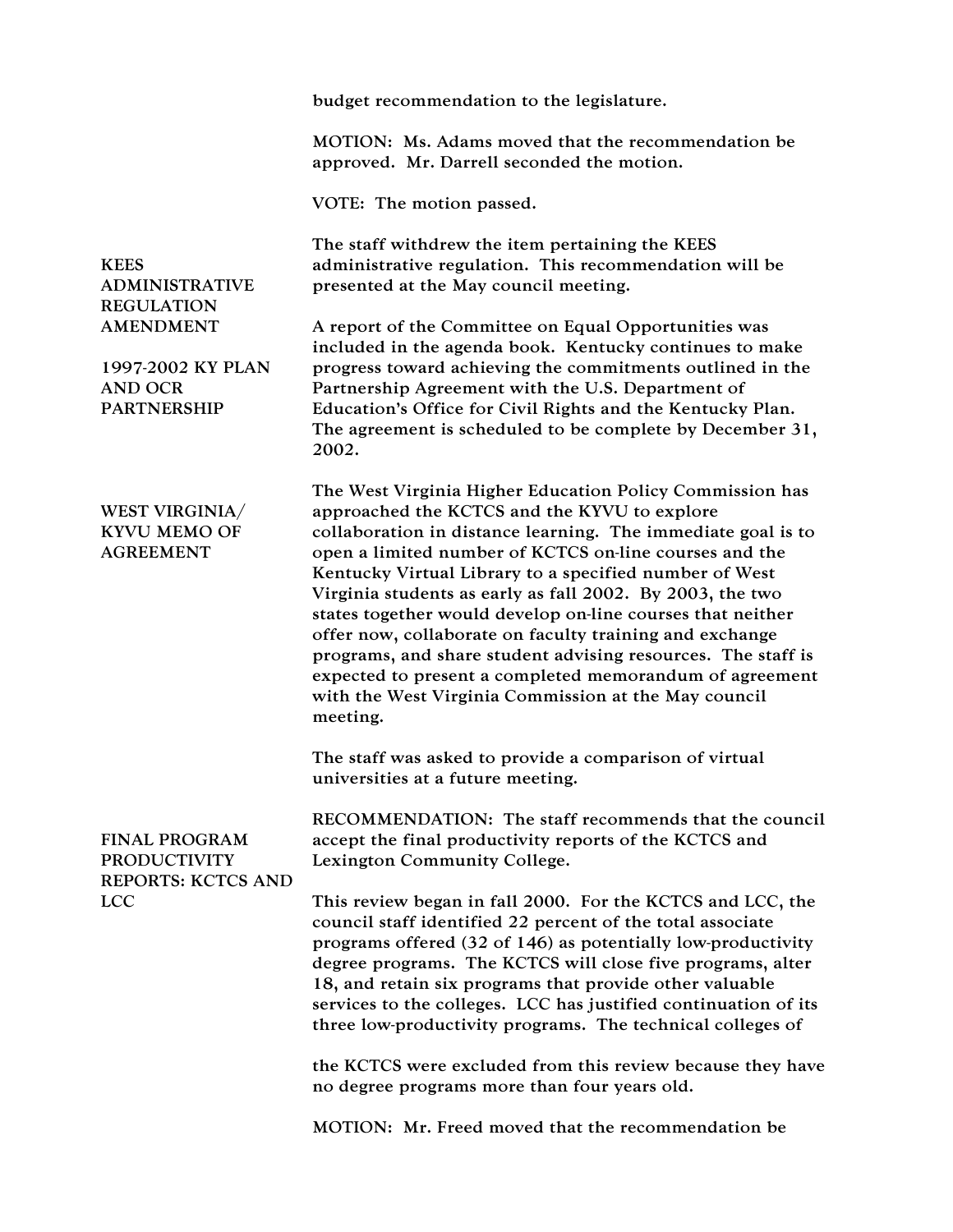|                                                                                                     | approved. Ms. Weinberg seconded the motion.                                                                                                                                                                                                                                                                                                                                                                                                                                                                                                                                                                                                                                                                                     |
|-----------------------------------------------------------------------------------------------------|---------------------------------------------------------------------------------------------------------------------------------------------------------------------------------------------------------------------------------------------------------------------------------------------------------------------------------------------------------------------------------------------------------------------------------------------------------------------------------------------------------------------------------------------------------------------------------------------------------------------------------------------------------------------------------------------------------------------------------|
|                                                                                                     | VOTE: The motion passed.                                                                                                                                                                                                                                                                                                                                                                                                                                                                                                                                                                                                                                                                                                        |
| <b>NEW PROGRAM</b><br><b>REPORT</b>                                                                 | As part of its delegation of responsibility to the universities<br>and the KCTCS, the council authorized the institutions to<br>initiate programs within broad bands of the curriculum<br>without council approval. An on-line system of posting<br>proposed degree programs has allowed the programs to be<br>reviewed by all colleges and universities, both public and<br>private, prior to their being initiated. Since spring 2000, 52<br>new programs have begun. During the same time, 157 degree<br>programs have closed. This spring, the council staff is<br>meeting with each institution to review campus program<br>approval procedures. A report on these visits will be<br>provided at the July council meeting. |
| <b>KYVU REVOLVING</b><br><b>FUND PROGRAM</b><br><b>DEVELOPMENT</b><br><b>COMPETITION</b>            | In November 2001, the KYVU requested proposals for the<br>development of on-line programs to be partially funded<br>through the KYVU revolving loan fund. This fund is<br>available to institutions to develop Web-based programs and<br>then the institutions pay back the virtual university. A list of<br>proposals was provided for information. This program was<br>approved as part of the KYVU budget.                                                                                                                                                                                                                                                                                                                   |
| <b>AMENDMENTS TO</b><br>2002-04 LIST OF<br>PROJECTS ELIGIBLE<br>FOR AGENCY BOND<br><b>AUTHORITY</b> | RECOMMENDATION: The staff recommends that the council<br>amend the 2002-04 list of eligible programs for agency bond<br>authority to include the University of Louisville's \$4.7<br>million fiber optic project and Western Kentucky University's<br>\$1.5 million materials characterization center renovation<br>project.                                                                                                                                                                                                                                                                                                                                                                                                    |
|                                                                                                     | Mr. Davies said that agency bonds are bonds issued by and<br>paid off by the institutions. The state does not pay them off.<br>Projects must be on the council's list in order to be eligible<br>for agency bond funding. Amending the list of projects does<br>not guarantee funding. The current 2002-04 list includes 46<br>projects, totaling \$270.3 million.                                                                                                                                                                                                                                                                                                                                                              |
|                                                                                                     | MOTION: Mr. Owen moved that the recommendation be<br>approved. Mr. Darrell seconded the motion.                                                                                                                                                                                                                                                                                                                                                                                                                                                                                                                                                                                                                                 |
|                                                                                                     | VOTE: The motion passed.                                                                                                                                                                                                                                                                                                                                                                                                                                                                                                                                                                                                                                                                                                        |
| <b>STUDENT HOUSING</b><br><b>FIRE SAFETY</b><br><b>COUNCIL CONFLICT</b><br>OF INTEREST POLICY       | A status report was provided on student housing fire safety.                                                                                                                                                                                                                                                                                                                                                                                                                                                                                                                                                                                                                                                                    |
|                                                                                                     | RECOMMENDATION: The staff recommends that the council<br>approve the council Conflict of Interest Policy.                                                                                                                                                                                                                                                                                                                                                                                                                                                                                                                                                                                                                       |
|                                                                                                     | MOTION: Mr. Freed moved that the recommendation be<br>approved. Ms. Weinberg seconded the motion.                                                                                                                                                                                                                                                                                                                                                                                                                                                                                                                                                                                                                               |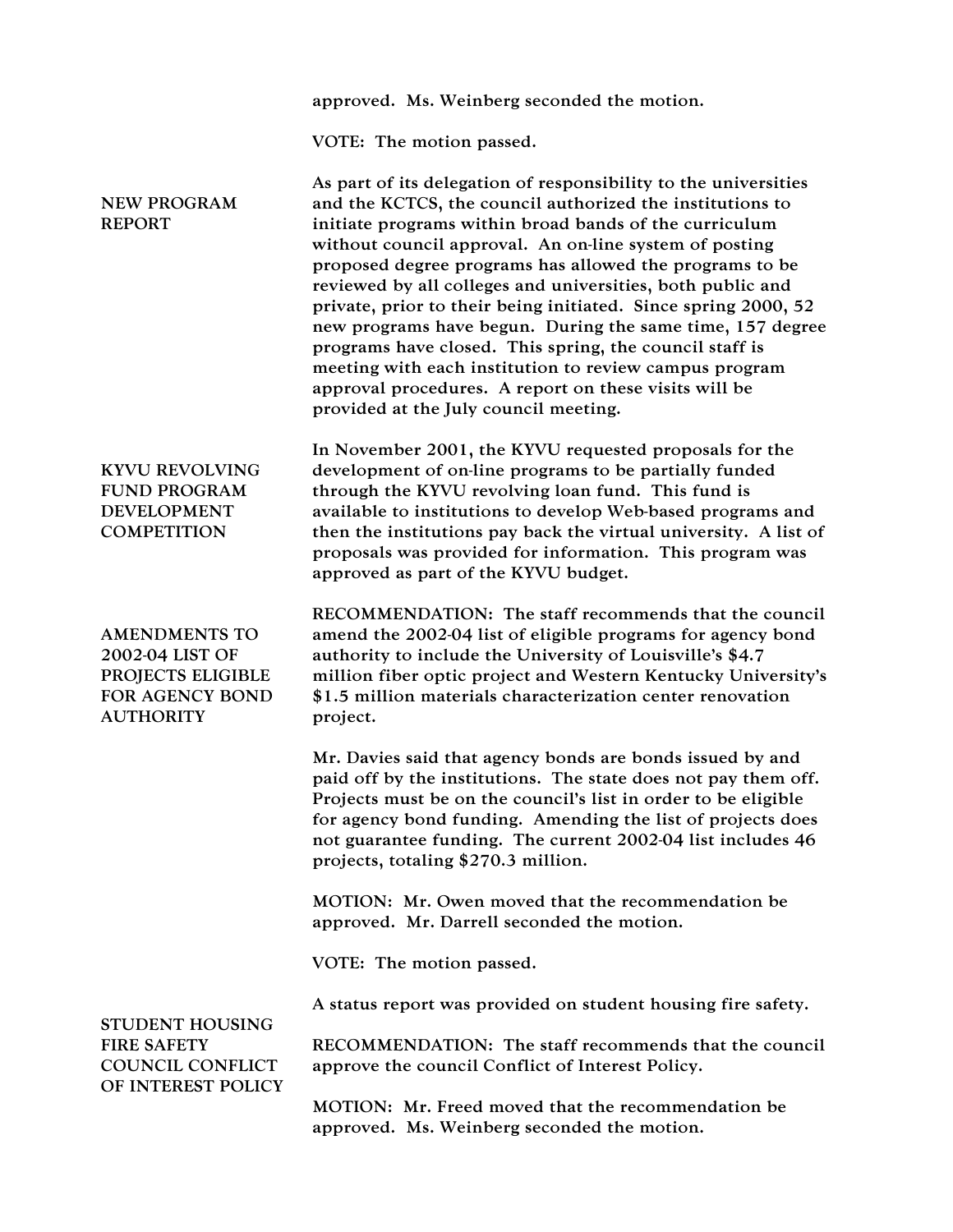VOTE: The motion passed.

| <b>FIPSE PROPOSAL</b>                     | RECOMMENDATION: The staff recommends that the council<br>approve the submission by council staff of a \$450,000 three-<br>year grant proposal to the Fund for the Improvement of<br>Postsecondary Education, including all understandings and<br>assurances required by FIPSE, and authorize Gordon Davies<br>and Gene Ranvier, KYVU director of student services (as<br>project director), to act in connection with the grant<br>application. |
|-------------------------------------------|-------------------------------------------------------------------------------------------------------------------------------------------------------------------------------------------------------------------------------------------------------------------------------------------------------------------------------------------------------------------------------------------------------------------------------------------------|
|                                           | This grant would create critical parts of an on-line counseling<br>and advising system to augment the efforts of high school<br>guidance counselors. If approved, this service would extend<br>the council's and the virtual university's help desk capacity to<br>students and potential students all over the state.                                                                                                                          |
|                                           | MOTION: Ms. Weinberg moved that the recommendation be<br>approved. Ms. Guess seconded the motion.                                                                                                                                                                                                                                                                                                                                               |
|                                           | VOTE: The motion passed.                                                                                                                                                                                                                                                                                                                                                                                                                        |
| <b>NOMINATING</b><br><b>COMMITTEE</b>     | Mr. Whitehead appointed a nominating committee of Ms.<br>Adams, Ms. Weinberg, Mr. Barger, and himself to select the<br>council's chair and vice chair for the coming year.<br>Recommendations will be brought to the May council<br>meeting.                                                                                                                                                                                                    |
| <b>SCOPE APPOINTMENT</b>                  | Mr. Whitehead announced the appointment of Charlie Owen<br>to the Strategic Committee on Postsecondary Education.                                                                                                                                                                                                                                                                                                                               |
| <b>NEXT MEETING</b>                       | The council will meet May 19 and 20 at Northern Kentucky<br>University.                                                                                                                                                                                                                                                                                                                                                                         |
| <b>KSU</b>                                | Mr. Baker expressed concern about the scores received on the<br>PRAXIS exams by students enrolled in the teacher<br>preparation programs at Kentucky State University. He asked<br>Mr. Davies to meet with KSU representatives to determine<br>steps to correct this.                                                                                                                                                                           |
| <b>COLLABORATION</b><br><b>DISCUSSION</b> | The council members were encouraged to attend the<br>afternoon meeting of the Chief Academic Officers to discuss<br>collaboration.                                                                                                                                                                                                                                                                                                              |
| <b>ADJOURNMENT</b>                        | The meeting adjourned at 12:55 p.m.                                                                                                                                                                                                                                                                                                                                                                                                             |